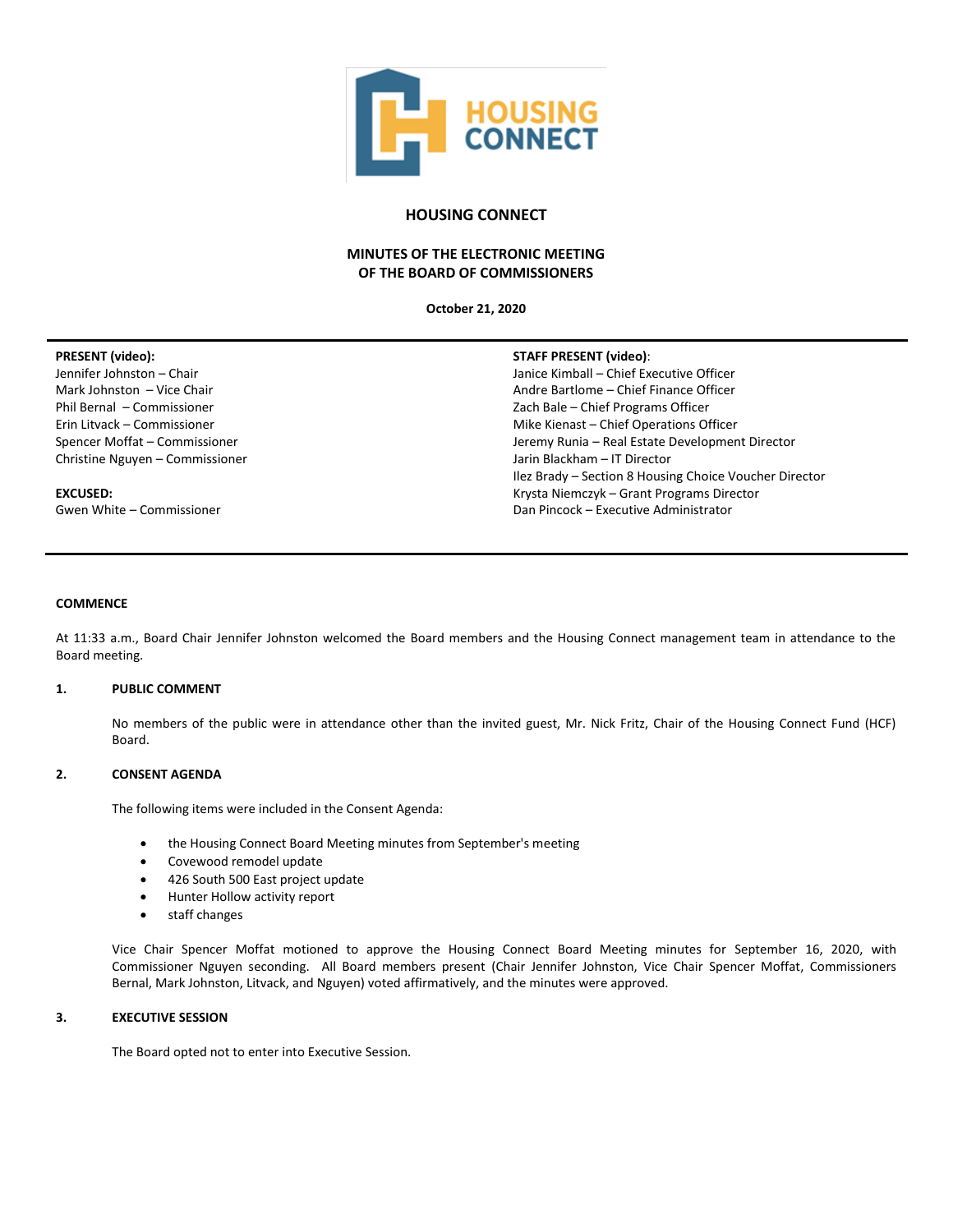#### **4. HOUSING CONNECT FUND (HCF) REPORT AND PRESENTATION**

Housing Connect CPO Zach Bale (who also serves in the capacity of HCF Executive Director) introduced Mr. Nick Fritz (HCF Board Chair) who gave a presentation to the Board about the Housing Connect Fund and the Social Determinants of Health. He briefly touched on HCF's mission, 5-year goals, goal setting, the Social Determinants of Health framework, and HCF's next steps.

He said that the HCF Board formally adopted the Social Determinants of Health framework as a way of organizing the language and the strategy on what programming it feels is critical. CPO Bale gave some history of the Needs Assessment and the Outcome Analysis (outcomes which were specific to impacts on population) which was conducted by Housing Connect staff and which were used to help HCF arrive at the adoption of the Social Determinants of Health. They categorized the outcomes from the Outcome Analysis into six groups, which they realized closely aligned with the main components of the Social Determinants of Health framework.

At the conclusion of the presentation, the Board voted to approve Resolution #1020 - adoption of the Social Determinants of Health to anchor current and future Housing Connect programming. Commissioner Nguyen motioned to approve the adoption, and Commissioner Mark Johnston seconded the motion. All Board members present (Chair Jennifer Johnston, Vice Chair Spencer Moffat, Commissioners Bernal, Mark Johnston, Litvack, and Nguyen) voted affirmatively, and Resolution #1020 was approved.

#### **5. MOVING TO WORK (MTW) DISCUSSION**

CEO Janice Kimball presented information to the Board about Housing Connect's plans to apply for Moving To Work (MTW) status from HUD. She started off by explaining that Housing Connect has an opportunity to apply for HUD's Moving To Work program, which is a demonstration program that allows housing authorities some flexibility with regulations, specifically looking at how to design policies, programs, and procedures to meet local needs. The objectives include using federal dollars more efficiently, increasing housing choices for low-income families, and promoting self-sufficiency.

MTW has requirements which serve as checks and balances to make sure the housing authority is taking care of the same population. These requirements are to ensure that 75% of households are very low-income; to establish rent policies that encourage employment and self-sufficiency; to continue serving the same number of households and family configuration and sizes; and to meet health and safety standards.

She reiterated that the benefit to the program is its flexibility and said that a lot of the policies and program designs are geared toward the larger agencies throughout the country and don't work as well with the smaller housing authorities (asset management, for instance, where it works well with a large property of 100 or more units in a single property, but Housing Connect's scattered sites properties have never performed well under HUD's inspection system, because Housing Connect's sites and systems points weighed more and received more deductions because of it). She pointed out that the other benefit is the fungibility between HUD funding which the program allows and to re-purpose that funding to better meet the needs of the community.

She reviewed MTW's expansion, where Congress approved 100 new Public Housing Agencies (PHAs) for the program in 2016 (from 39 housing authorities which have already been awarded MTW designation) to look at 4 specific policies: flexibility with funding for smallsized PHA's; rent reform (which Housing Connect is interested in); work requirements; and landlord incentives.

She added that in order to qualify, a PHA needs to be recognized as a "High Performer" agency and have geographic diversity. Housing Connect is one of 36 housing authorities nationwide to be considered for MTW.

Under the Rent Reform policy, CEO Janice Kimball pointed out that HUD is interested in knowing whether there is a better way to determine affordable rent. The policy would apply to non-elderly, non-disabled households, and, if Housing Connect is approved, half of the client households would go into a control group where there would be no change to rent calculation (i.e., business as usual), and the other half would be randomly selected into the rent study test group, where rent would be determined based on a new calculation. She added that there would be a safety net/hardship provisions for those whose income decreased. She said this would also move re-exams to every 3 years (thus reducing the paperwork for the agency) and that rent would be calculated based on gross income, with no deductions.

She briefly reviewed the way rent is currently calculated for residents and the negative implications associated with the method used, and then she discussed the two Rent Reform structures: tiered rent and stepped rent (which the agency prefers). The tiered rent puts people in income tiers, and she pointed out that there is a potential that rent could increase significantly at the re=exam for this option. Housing Connect, she said, is leaning towards the stepped rent option, where rent increases over time according to a fixed schedule regardless of time, and household rent would increase every year by a set amount, based on a formula from the Fair Market Rent (FMR).

She showed how two sample households (Household A – Income Increase; and Household B – Income Decrease) would be impacted under the model.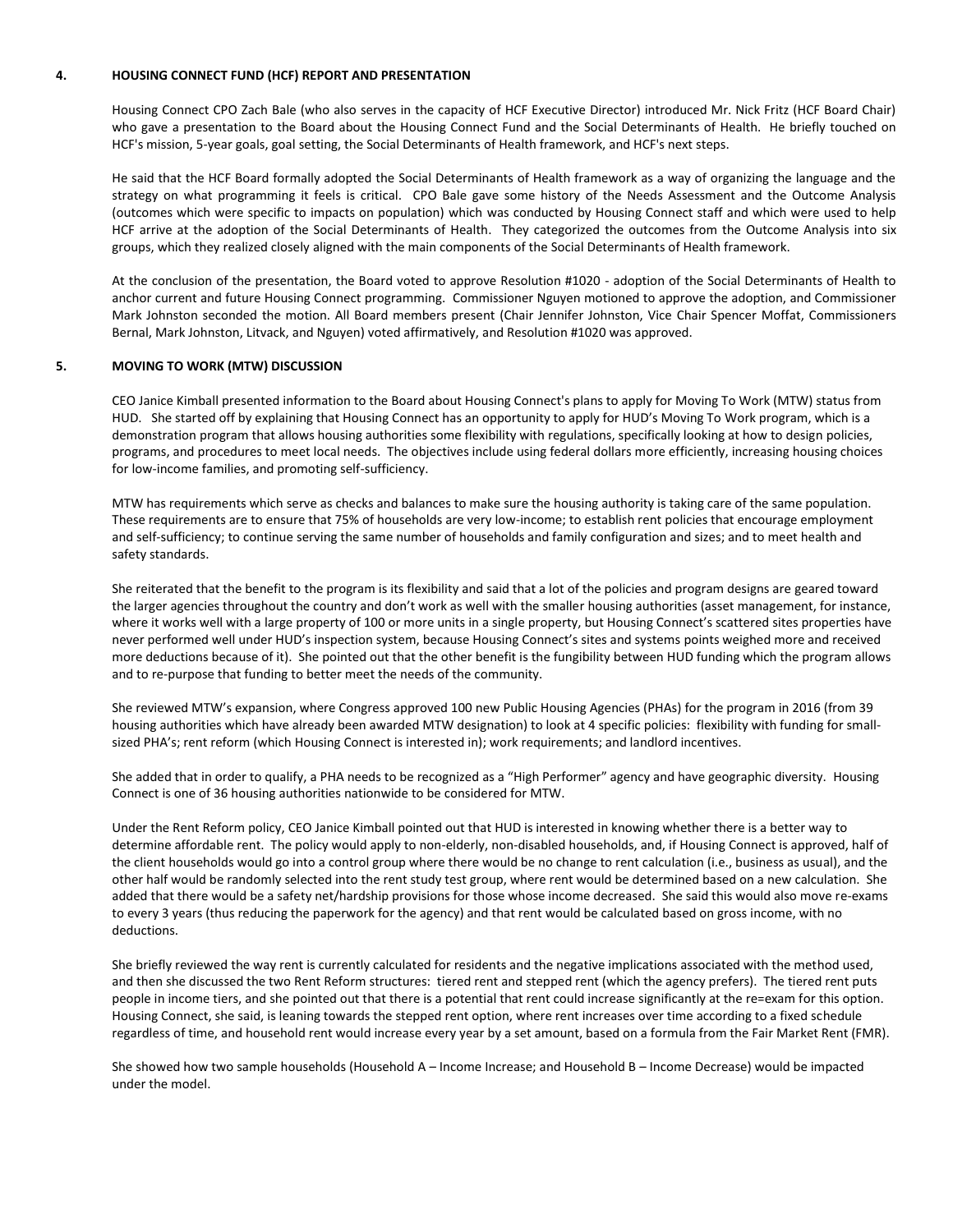She then displayed the timeline and answered questions and comments.

Commissioner Mark Johnston wanted to know to which funding sources would the MTW apply? CEO Janice Kimball answered that it would apply to the two main sources: Public Housing Operating and Capital Fund and Section 8 Rent and Admin funds. She noted that specialty programs and vouchers are not part of this program. Commissioner Mark Johnston then asked about Family Self-Sufficiency (FSS) (which is based on Section 8). CEO Janice Kimball responded that Housing Connect would like to continue the FSS program in MTW but is unsure right now what that is going to look like. Housing Connect would vet this with HUD.

Commissioner Nguyen expressed concerns that clients would not be meeting often enough with case managers. CEO Janice Kimball agreed that there needs to be ongoing conversations with the families so that they are remembering all of their other obligations and that Housing Connect is offering the appropriate support. She said that the Families BOND program which Housing Connect developed could be adjusted for this purpose.

CEO Janice Kimball added that it has been pointed out that there may not really be an incentive to get off of the program and that Housing Connect would need to work with HUD on this issue.

Chair Jennifer Johnston asked about forecasts to the budget. CFO Andre Bartlome displayed various scenarios showing the savings to the agency. Commissioner Mark Johnston felt that this would be much simpler for the staff (not having to recalculate income as often) and that there would be a substantial savings where those staff could be re-deployed elsewhere within the agency. CEO Janice Kimball said that the agency would like to bring back a housing retention specialist and also helping people who have vouchers to get housed quickly. She said management should think through FSS, too.

Commissioner Nguyen inquired about whether Section 8 would benefit from a yearly household exam or whether it would be every 3 years. CEO Janice Kimball said that it would be every 3 years. Commissioner Nguyen wanted to know whether clients could still contact their case managers, in case of problems with landlords, etc. , and CEO Janice Kimball confirmed that they would be able to reach out to their case managers as needed.

Housing Connect would be limited for the first 6 years as to what they could do under the model, but she said after the first 6 years, She felt that there are some models that could be looked at across the nation that could help Housing Connect determine how to calculate rent and benefit the households which Housing Connect serves.

Management will ask the Board to adopt this plan in December, after tenant meetings, the RAB, and a public hearing have taken place, based on the timeline.

#### **6. ACTION ITEMS**

The Board approved the following action:

Resolution #1021 - Emergency Preference voucher deadline extension and approval of additional vouchers: COO Mike Kienast explained to the Board that Housing Connect would like to extend the deadline for the Emergency Preference vouchers which were first established when COVID broke out (Resolution #1002). Through Resolution #1021, the agency has requested that the deadline be pushed until March 2021. Housing Connect also asked for the Board to approve 100 additional vouchers for homeless with chronic health conditions who are older than 55 years of age and are impacted by COVID-19 and who also risk losing their housing and whose income was at 80% AMI or lower prior to the emergency. Commissioner Litvack motioned to approve, and Commissioner Bernal seconded the motion. All Board members present (Chair Jennifer Johnston, Vice Chair Spencer Moffat, Commissioners Bernal, Mark Johnston, Litvack, and Nguyen) voted affirmatively, and Resolution #1021 was approved.

#### **7. CEO's REPORT**

Housing Connect CEO Janice Kimball updated the Board on the following:

- COVID: To date, 5 staff have tested positive, but none have been work-related. We are doing inspections in units (smoke detectors, filters, etc.) before winter and are also doing wellness checks of the residents.

- Client feedback: We have contracted with Pulse For Good for clients to provide feedback on how we're doing (this will include some kiosks for clients to provide their input as well as web-based feedback).

- Meetings with cities: I have been meeting with officials from cities around the County to re-introduce Housing Connect and to remind officials that we are a resource in affordable housing. My most recent meeting was with the Riverton City Council on Friday, October 16.

- Diversity goals: We have contracted with Choice Point for the diversity, equity, and inclusion training. In early October, seven members of the management team participated in some WOKE training.

- CDCU sales: So far, 10 homes have been sold through disposition, and we are getting ready to transition the next 16 homes. The goal is